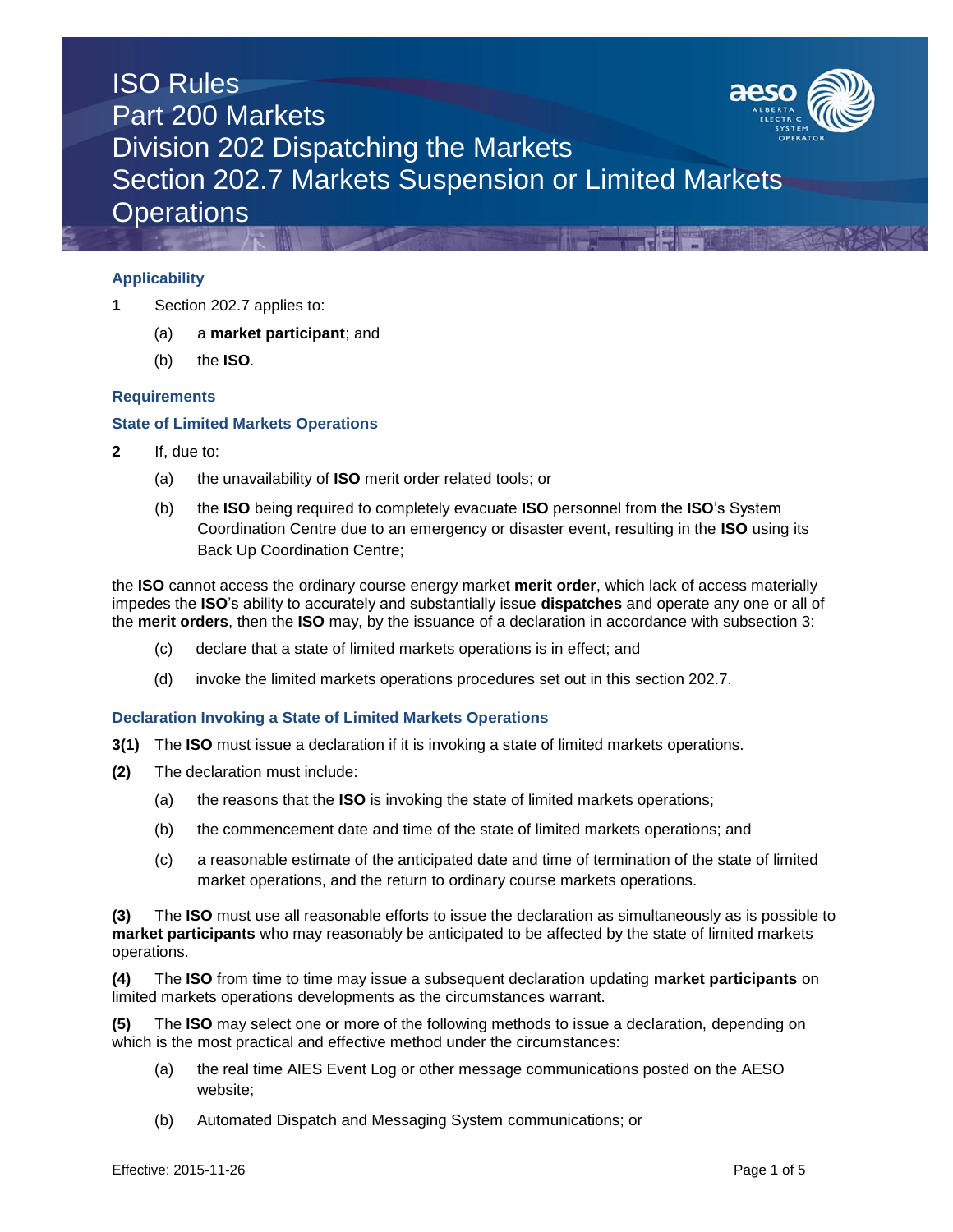

(c) pre-recorded telephone notifications, followed up by written confirmations.

## **Dispatches During a State of Limited Markets Operations**

- **4** During a state of limited markets operations:
	- (a) the **ISO** must use the most current and reasonably accurate **merit orders** then available to the **ISO** under the circumstances, to continue to issue **dispatches** in a manner which is as close as possible to ordinary course operations;
	- (b) subject to subsection 4(c), the **ISO** must use all reasonable efforts to ensure that any **dispatches** the **ISO** has issued for **dispatch down services** and **ancillary services** at the commencement of the state of limited markets operations remain in effect until termination of the state of limited markets operations; and
	- (c) if the system marginal price exceeds the reference price during the state of limited markets operations, then the **ISO** may determine that any one or all of the **dispatch down services**  must be terminated until the termination of the state of limited markets operations.

### **Energy Market Pricing During a State of Limited Markets Operations**

**5(1)** During a state of limited markets operations and subject to subsection 5(2), the **ISO** must determine the energy market **pool price** as the system marginal price at each minute, which must be the highest eligible **pool asset** marginal price of all **pool assets** to meet **system load** in the energy market **merit order** referred to in subsection 4(a).

**(2)** The system marginal price during a state of limited markets operations must be one thousand dollars (\$1,000) per MWh under the circumstances set out in subsection 3(1)(b) of section 201.6 of the **ISO rules***, Pricing*.

### **Other Pricing During a State of Limited Markets Operations**

- **6** During a state of limited markets operations:
	- (a) the **ISO** must make **dispatch down service** payments based on the system marginal price in each minute, in accordance with subsection 8 of section 103.4 of the **ISO rules**, *Power Pool Financial Settlement*;
	- (b) the **ISO** must make **ancillary services** payments based on the **pool price**, which such price is determined in accordance with subsection 4 of section 201.6 of the **ISO rules**, *Pricing*;
	- (c) the **ISO** may suspend uplift payments under subsection 6 of section 103.4 of the **ISO rules**, *Power Pool Financial Settlement*; and
	- (d) the **ISO** may suspend payments for **transmission constraint rebalancing** required under subsection 7 of section 103.4 of the **ISO rules**, *Power Pool Financial Settlement*.

### **Termination of a State of Limited Markets Operations**

**7(1)** The **ISO**, by issuing a declaration, must terminate a state of limited markets operations as soon as it restores ordinary course access to the merit orders.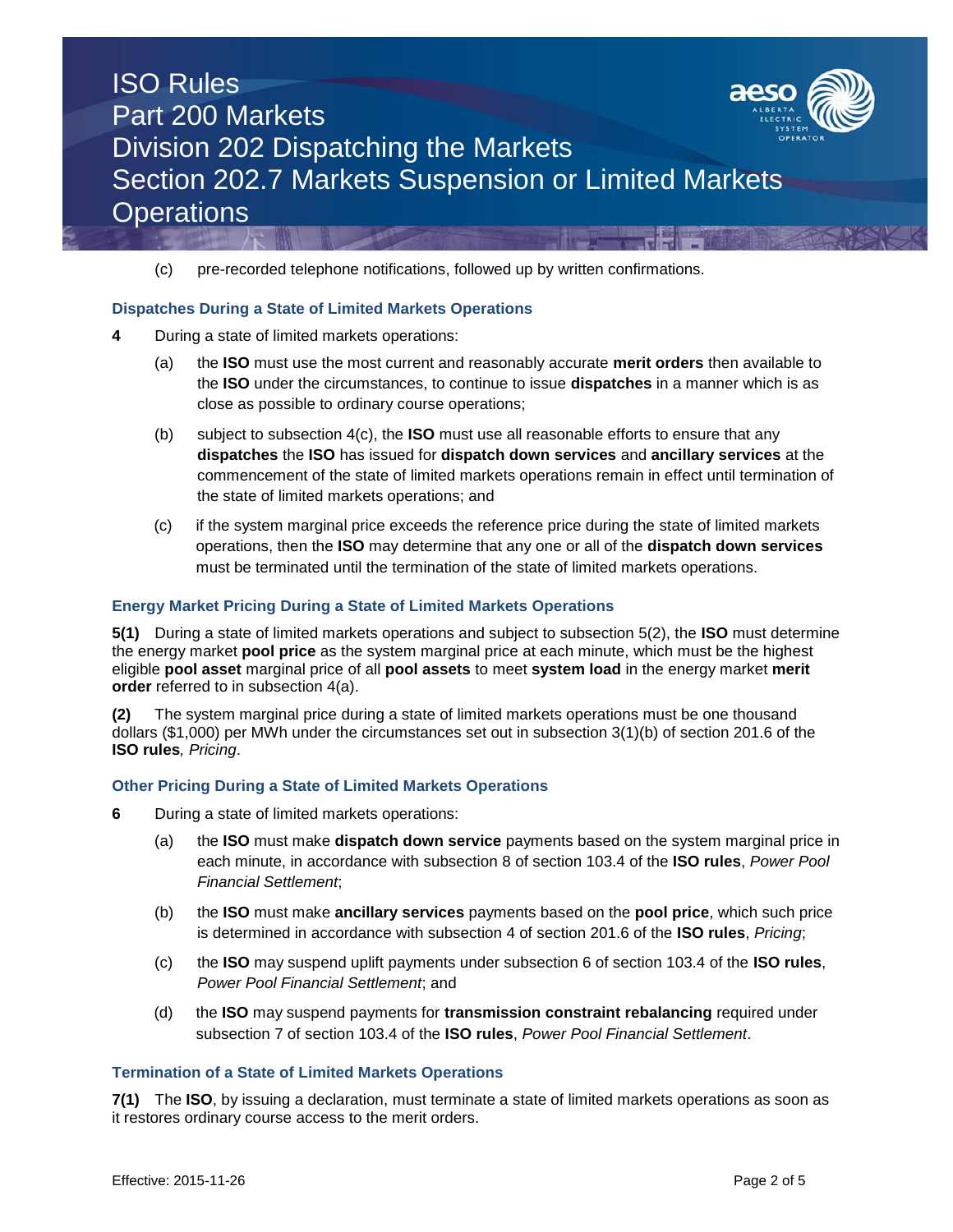

**(2)** The **ISO** must use the most practical and effective communication method referenced in subsection 3(5) to issue a declaration to **market participants** that the **ISO** has terminated a state of limited markets operations and ordinary course merit order operations are to recommence by the date and time specified in the declaration.

## **State of Markets Suspension**

**8(1)** If:

- (a) the **interconnected electric system** is experiencing a **blackout**;
- (b) the **interconnected electric system** is breaking up into two (2) or more **electrical islands**  causing **transmission constraints** that significantly limit or prohibit markets operations; or
- (c) the **ISO** is unable to continue in a state of limited markets operations under this section 202.7 because:
	- (i) the **ISO** no longer can use the most current and reasonably accurate energy market **merit order** due to material variances between that energy market **merit order** and the energy production capabilities of the **pool assets** associated with the energy market **merit order**; or
	- (ii) the **ISO** no longer can perform and operate merit order functions at the Back Up Coordination Centre as referenced in subsection 2(b);

then once an approval is granted under subsection 8(2), the **ISO** may issue a declaration in accordance with subsection 9 invoking a state of markets suspension for the energy market, the **ancillary services** market and the **dispatch down service** market, and implementing the markets suspension procedures set out in this section 202.7.

**(2)** The **ISO** may not issue a declaration invoking a state of markets suspension without the approval of the Chief Executive Officer of the **ISO** or a designee, but if the **interconnected electric system** is experiencing a **blackout** as referenced under subsection 8(1)(a), then the **ISO** may, by declaration in accordance with subsection 9, invoke a state of markets suspension without Chief Executive Officer approval.

### **Declaration Invoking a State of Markets Suspension**

- **9(1)** The **ISO** must issue a declaration if it is invoking a state of markets suspension.
- **(2)** The declaration must include:
	- (a) the reasons that the **ISO** is invoking the state of markets suspension;
	- (b) the commencement date and time of the state of markets suspension; and
	- (c) a reasonable estimate of the anticipated date and time of the termination of the state of markets suspension, and the return to ordinary course markets operations.

**(3)** The **ISO** must use all reasonable efforts to issue the declaration as simultaneously as is possible to **market participants** who may reasonably be anticipated to be affected by the state of markets suspension.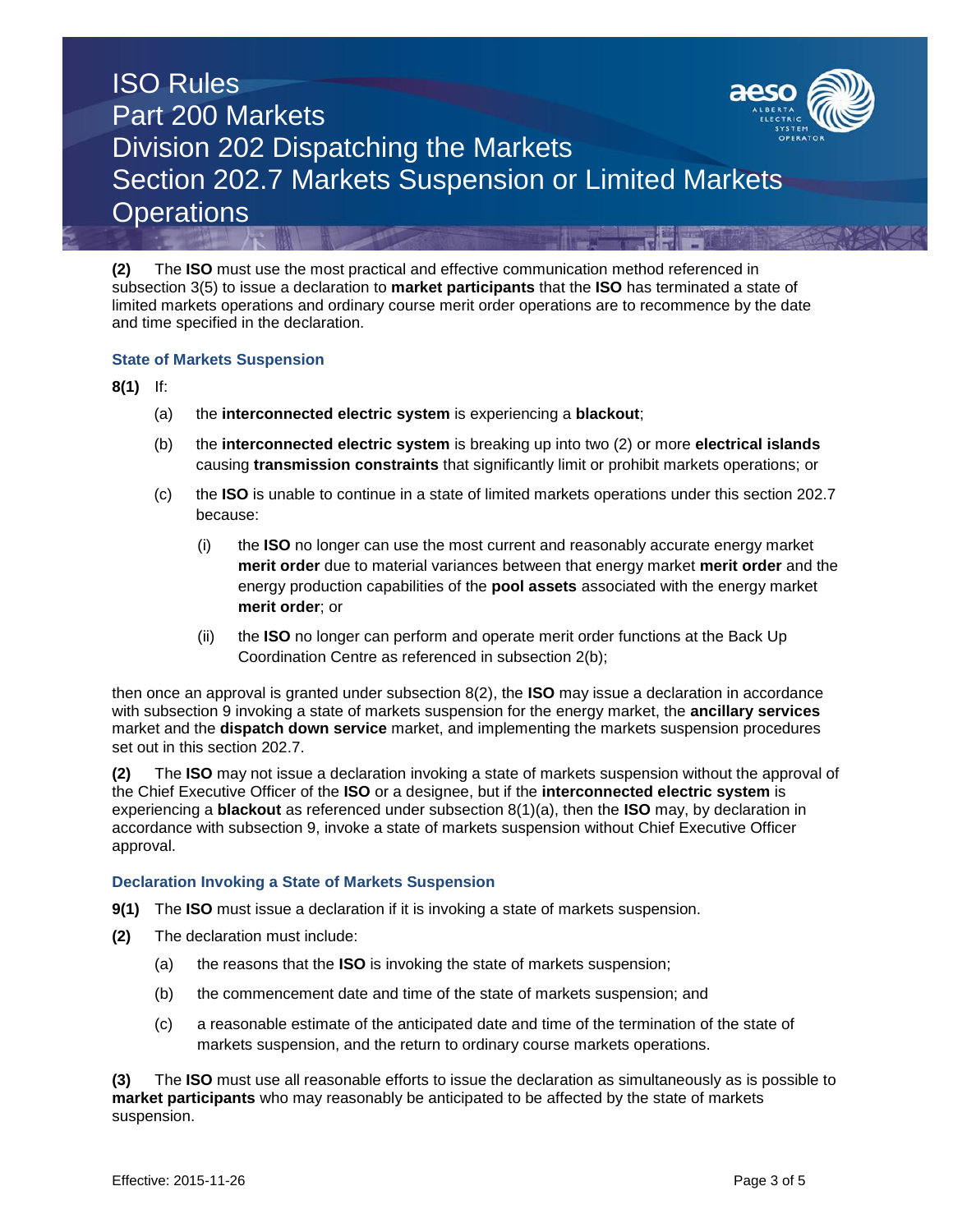

**(4)** The **ISO** from time to time may issue a subsequent declaration updating **market participants** on markets suspension developments as the circumstances warrant.

**(5)** The **ISO** may select one or more of the following methods to issue the declaration, depending on which is the most practical and effective method under the circumstances:

- (a) the real time AIES Event Log or other message communications posted on the AESO website;
- (b) Automated Dispatch and Messaging System communications; or
- (c) pre-recorded telephone notifications, followed up by written confirmation.

#### **Effect of a State of Markets Suspension**

- **10** During the period of time a state of markets suspension is in effect, the **ISO**:
	- (a) is not required to follow the **merit orders**; and
	- (b) must determine the system marginal price in accordance with subsection 11.

#### **System Marginal Pricing during a State of Markets Suspension**

**11(1)** During a state of markets suspension and subject to subsection 11(2), the **ISO** must determine the system marginal price at each minute, which price must be either the prior thirty (30) **day** average **on peak** price or **off peak** price, depending on the hour of **day** the state of markets suspension is in effect.

**(2)** The system marginal price during a state of markets suspension must be one thousand dollars (\$1,000) per MWh under the circumstances set out in subsection 3(1)(b) of section 201.6 of the **ISO rules***, Pricing*.

### **Operating Costs Recovery for Certain Market Participants**

**12(1)** If for a state of markets suspension a **market participant** does not recover from energy receipts revenue all operating costs, as specified in subsection 12(2) below, for any **pool asset** that operated during that state of market suspension, then the **ISO** must pay to the **market participant** an additional amount up to, but not in excess of, those operating costs, net of the energy receipts revenue.

- **(2)** Subject to subsection 12(3), the operating costs referred to in subsection 12(1) may include:
	- (a) variable **supply transmission service** charges which are the actual cost of all variable charges from *Rate Schedule STS* of the **ISO tariff**, including the applicable **loss factor** charge or credit;
	- (b) variable operating and maintenance charges;
	- (c) fuel cost to operate the **pool asset**; and
	- (d) other related reasonable costs the **ISO** approves.

**(3)** If during a state of markets suspension a **market participant** incurs start-up costs for a **pool asset** as the result of receiving a **directive** to start-up the **pool asset**, and then subsequently the **market participant**:

(a) receives a **directive** to shut down the same **pool asset**; or